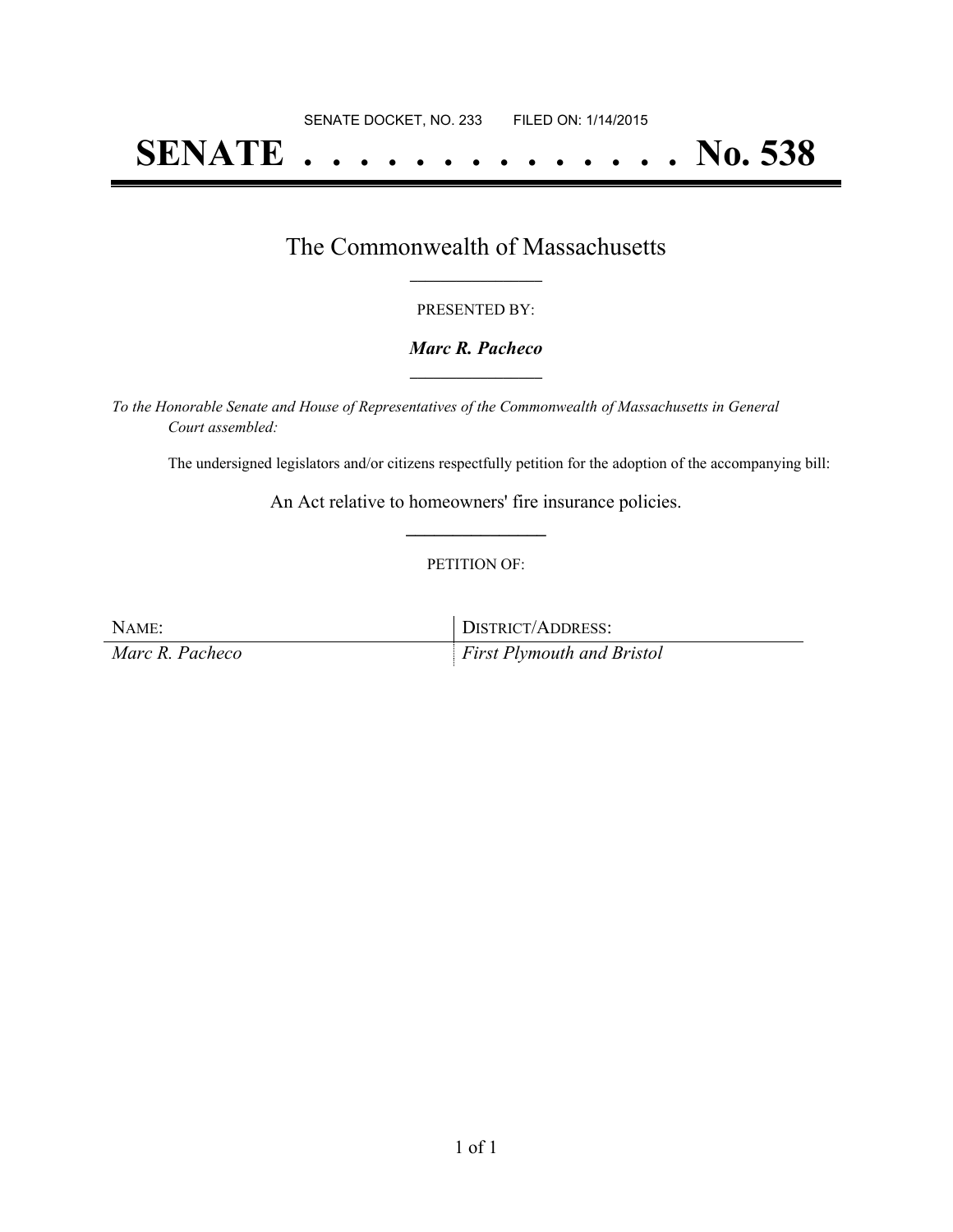# SENATE DOCKET, NO. 233 FILED ON: 1/14/2015 **SENATE . . . . . . . . . . . . . . No. 538**

By Mr. Pacheco, a petition (accompanied by bill, Senate, No. 538) of Marc R. Pacheco for legislation relative to the homeowners' fire insurance policies. Financial Services.

#### [SIMILAR MATTER FILED IN PREVIOUS SESSION SEE SENATE, NO. *473* OF 2013-2014.]

## The Commonwealth of Massachusetts

**In the One Hundred and Eighty-Ninth General Court (2015-2016) \_\_\_\_\_\_\_\_\_\_\_\_\_\_\_**

**\_\_\_\_\_\_\_\_\_\_\_\_\_\_\_**

An Act relative to homeowners' fire insurance policies.

Be it enacted by the Senate and House of Representatives in General Court assembled, and by the authority *of the same, as follows:*

1 Section 193P of chapter 175 of the General Laws, as appearing in the 2014 Official

2 Edition, is hereby amended by striking the first paragraph and inserting in place thereof the

3 following new text:

 "No insurance company shall cancel or non-renew a fire insurance policy without good cause. Except as otherwise specifically provided in this chapter, no policy providing protection against loss by reason of fire to a dwelling or contents thereof shall be issued unless it contains a provision that the insurer will give written notice of its intent not to renew or reissue a policy to the insured at least sixty days prior to the expiration of the policy which notice shall state or be accompanied by a detailed explanation of such decision. The explanation shall include the reasons for the policy non-renewal or cancellation and measures the insured may take to mitigate